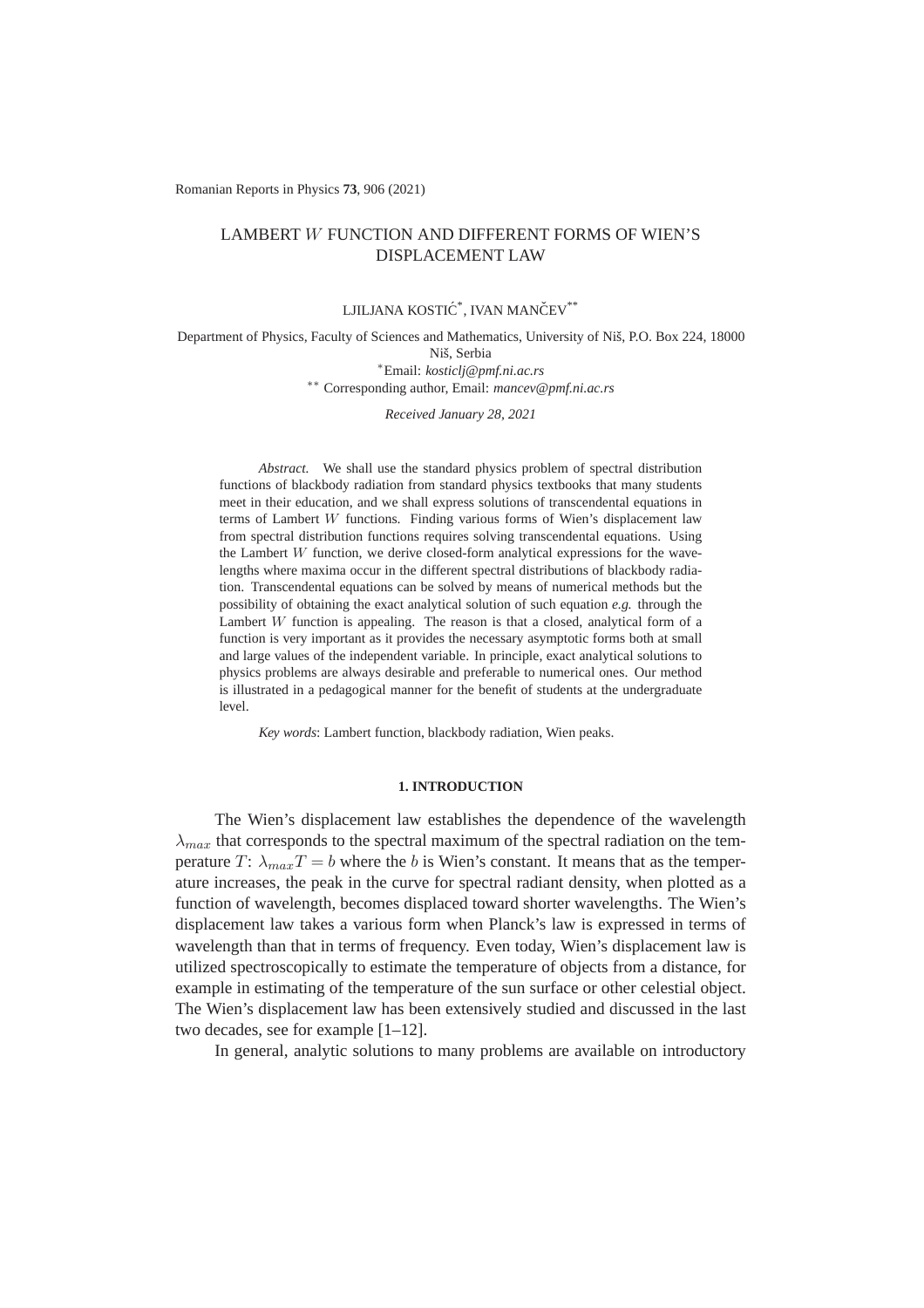physics courses. However, such solutions are limited on upper-level and graduate courses and become very rare in actual research practice. Those problems without analytical solutions are usually solved using computerized numerical techniques. Therefore, the basic idea of this paper is to use the standard physics problem of spectral distribution functions of blackbody radiation and to express different forms of Wien's displacement law *via* the Lambert W function.

The Lambert  $W$  function has a rich variety of applications ranging from physics and computer science, to statistics and biology, see for example [13–22]. Besides their theoretical importance, the obtained results will be of interest to teachers involved in undergraduate physics.

## **2. DIFFERENT SPECTRAL FUNCTIONS FOR BLACKBODY RADIATION**

The Planck's spectral distribution  $W_{\lambda}$  of blackbody radiation as a function of the wavelength  $\lambda$  and absolute temperature T is usually given in the form

$$
W_{\lambda}d\lambda = \left[\frac{8\pi hc}{\lambda^5} \frac{1}{\exp(hc/\lambda kT) - 1}\right]d\lambda.
$$
 (1)

The quantity  $W_{\lambda}d\lambda$  is the power emitted in the wavelength interval  $d\lambda$  per unit area from blackbody at absolute temperature  $T$ . In other words it is the power radiated per unit area per unit wavelength at a given temperature. The fundamental constants  $h, c,$  and  $k$  are Planck's constant, the speed of light on a vacuum, and Boltzmann's constant, respectively. Note that the power per unit area depends only on temperature, and not on other characteristic of the object.

The spectral distribution (1) can be expressed in terms of frequency  $\nu = c/\lambda$ . It should be noted if  $d\lambda$  and  $d\nu$  refer to the same interval of spectrum, we do not have  $W_{\lambda} = W_{\nu}$  but  $W_{\lambda} |d\lambda| = W_{\nu} |d\nu|$ :

$$
W_{\nu}d\nu = \left[\frac{8\pi h\nu^3}{c^3} \frac{1}{\exp(h\nu/kT) - 1}\right]d\nu.
$$
 (2)

Equation (2) gives the energy density of the radiation in units of  $J/m<sup>3</sup>$  between the frequencies  $\nu$  and  $\nu + d\nu$ .

Beside these ( $W_{\lambda}$  and  $W_{\nu}$ ) the most commonly used are another versions. The nature itself provides no physical (or biological) preference between these two, and indeed there are other useful dispersion rules. Namely, the spectral distribution (1)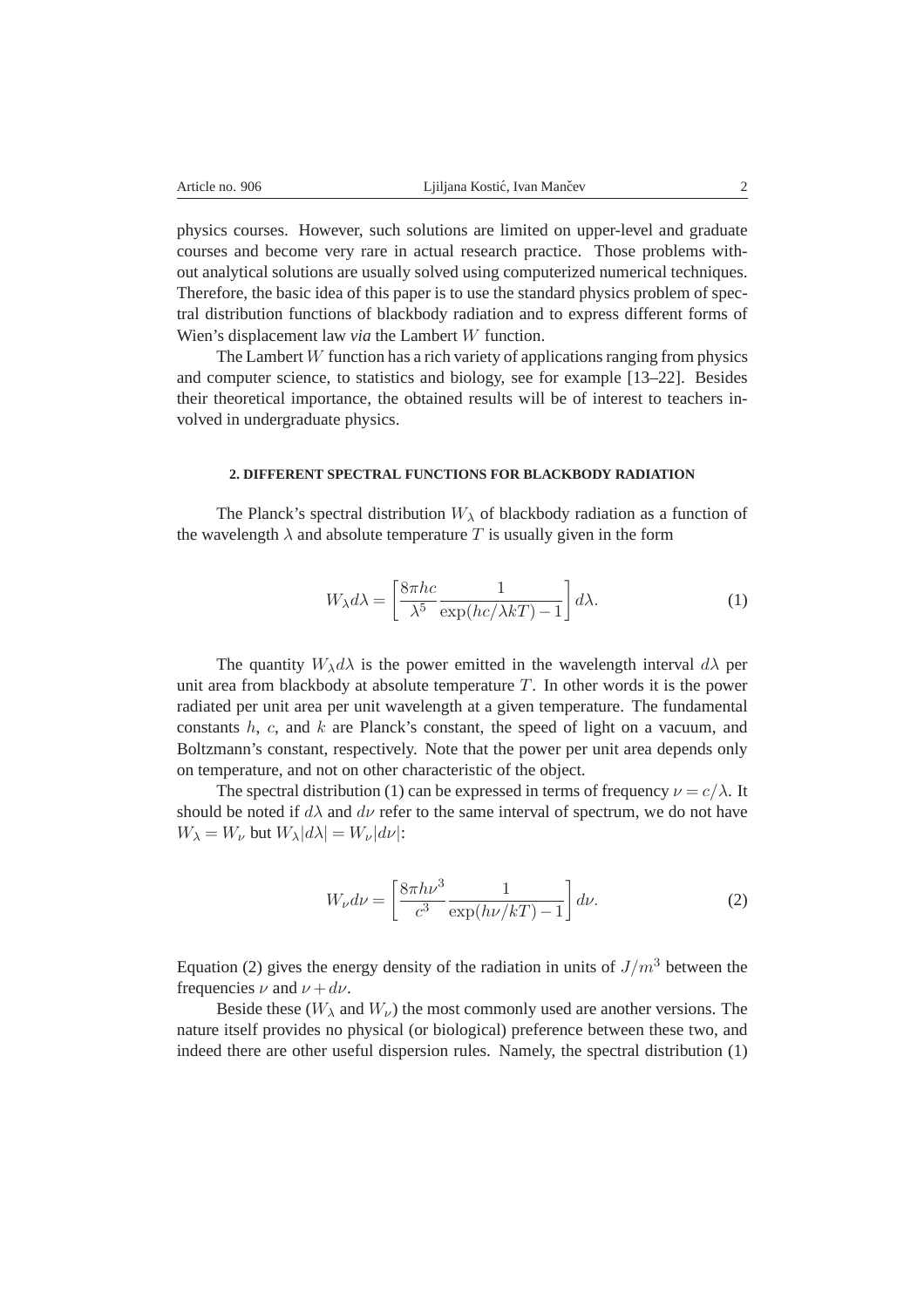can be expressed in different equivalent forms such as:

$$
W_{\lambda}d\lambda = \left[\frac{8\pi hc}{\lambda^5} \frac{1}{\exp(hc/\lambda kT) - 1}\right] d\lambda, \tag{3}
$$

$$
= \left[\frac{4\pi hc}{\lambda^6} \frac{1}{\exp(hc/\lambda kT) - 1}\right] d\lambda^2 \equiv W_{\lambda^2} d\lambda^2,
$$
 (4)

$$
= \left[\frac{8\pi hc}{\lambda^4} \frac{1}{\exp(hc/\lambda kT) - 1}\right] d\ln\lambda \equiv W_{\ln\lambda} d\ln\lambda,\tag{5}
$$

$$
= \left[\frac{16\pi hc}{\lambda^{9/2}} \frac{1}{\exp(hc/\lambda kT) - 1}\right] d\sqrt{\lambda} \equiv W_{\sqrt{\lambda}} d\sqrt{\lambda}.
$$
 (6)

Similarly, the spectral distribution (2) as a function of frequency can be also expressed in various forms:

$$
W_{\nu}d\nu = \left[\frac{8\pi h\nu^3}{c^3} \frac{1}{\exp(h\nu/kT) - 1}\right]d\nu,
$$
\n(7)

$$
= \left[\frac{4\pi h\nu^2}{c^3} \frac{1}{\exp(h\nu/kT) - 1}\right] d\nu^2 \equiv W_{\nu^2} d\nu^2,\tag{8}
$$

$$
= \left[\frac{8\pi h\nu^4}{c^3} \frac{1}{\exp(h\nu/kT) - 1}\right] d\ln \nu \equiv W_{\ln \nu} d\ln \nu,\tag{9}
$$

$$
= \left[\frac{16\pi h\nu^{7/2}}{c^3} \frac{1}{\exp(h\nu/kT) - 1}\right] d\sqrt{\nu} \equiv W_{\sqrt{\nu}} d\sqrt{\nu}.
$$
 (10)

In addition to  $W_{\lambda}$ , the radiant emittance  $I_{\lambda}$  (spectral emissive power of blackbody) is a closely related quantity:  $W_{\lambda} = (4/c)I_{\lambda}$  so that:

$$
I_{\lambda} = \frac{2\pi hc^2}{\lambda^5} \frac{1}{\exp(hc/\lambda kT) - 1}.
$$
 (11)

The radiant emittance can be expressed in terms of frequency  $I_{\nu}$  by using  $I_{\lambda}|d\lambda| = I_{\nu}|d\nu|$ :

$$
I_{\nu} = \frac{2\pi h\nu^3}{c^2} \frac{1}{\exp(h\nu/kT) - 1}.
$$
 (12)

The photon distribution functions are of special interest to atmospheric physicist. In atmospheric physics the photon distribution functions are preferred over Planck energy distribution functions because in solar photolysis the basic construct are photons. The quantity  $J_{\lambda}$  is emittance of photons per cm<sup>2</sup> per s per unit  $\lambda$  so that it is a spectral photon emittance, and  $J_{\lambda}$  is related to the spectral radiant emittance by [23]:

$$
\left(\frac{hc}{\lambda}\right)J_{\lambda} = I_{\lambda}.\tag{13}
$$

Such functions can be expressed in terms of wavelength and frequency:

$$
J_{\lambda} = \frac{2\pi c/\lambda^4}{\exp(hc/\lambda kT) - 1},\tag{14}
$$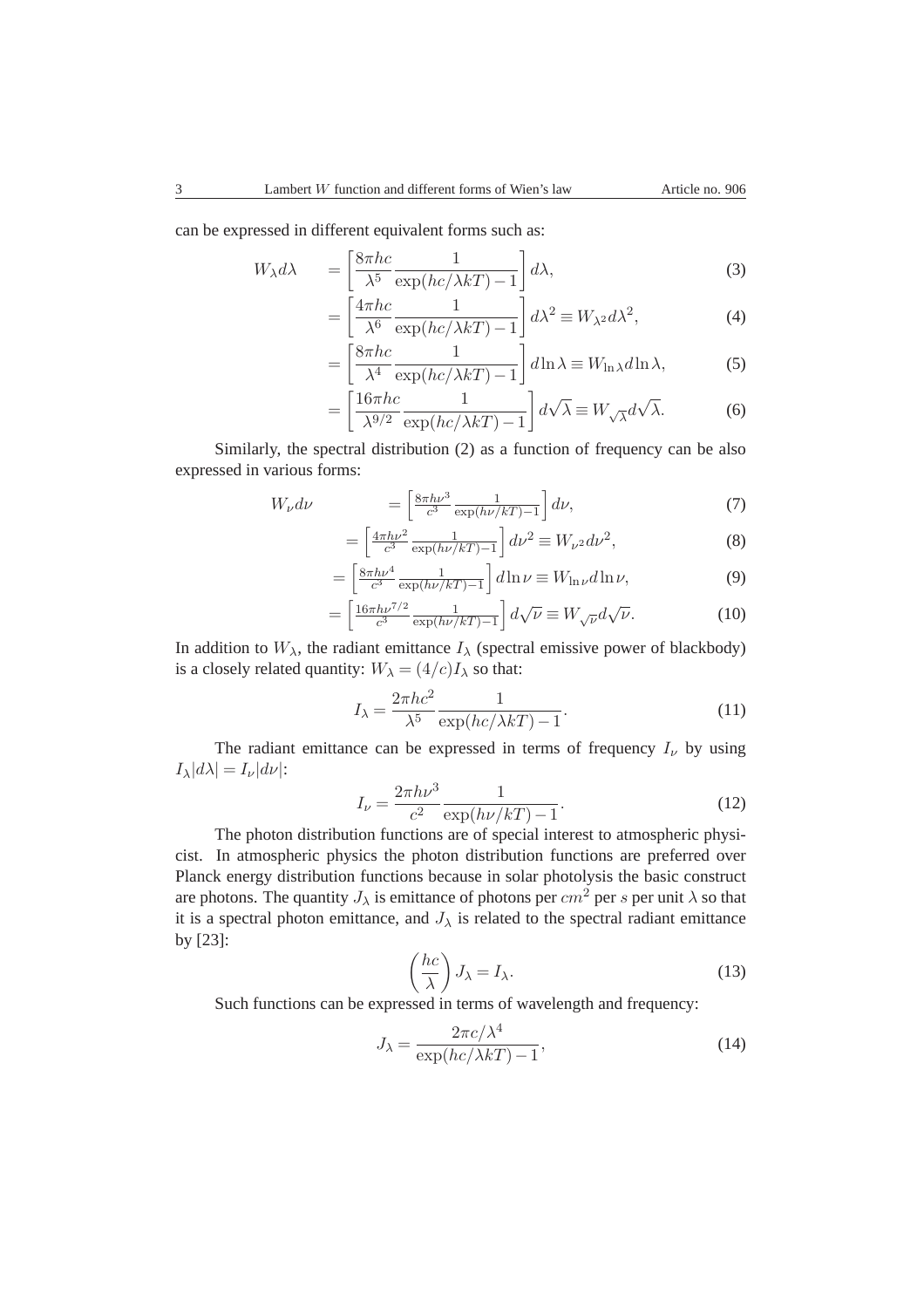$$
J_{\nu} = \frac{2\pi\nu^2/c^2}{\exp(h\nu/kT) - 1}.
$$
 (15)

The spectral brightness function,  $B_{\nu}$ , was measured by the FIRAS (far infrared astronomical spectrometer) instrument on board the COBE satellite [24]. The quantity  $B_{\nu}$  is the incident energy flux in units of  $W/(m^2srHz)$  (sr is a steradian, a unit for solid angle), and is given by  $B_{\nu} = (c/4\pi)W_{\nu}$ . Thus the Planck brightness function is [24]:

$$
B_{\nu} = \frac{2h\nu^3/c^2}{\exp(h\nu/kT) - 1}.
$$
\n(16)

The quantity  $B_{\nu}$  can be also expressed in terms of wavelength *i.e.*  $B_{\lambda}$  *versus*  $\lambda$ , where  $B_{\lambda}$  is the emitted power per unit area per steradian per wavelength interval and is given by

$$
B_{\lambda} = \frac{2hc^2/\lambda^5}{\exp(hc/\lambda kT) - 1}.
$$
\n(17)

The functions  $B_{\nu}$  and  $B_{\lambda}$  describe the same physics, but they have different shapes, due to the nonlinear change of variable from wavelength to frequency. As a consequence, the two curves peaks appear at different locations in the spectrum.

#### **3. LAMBERT** W **FUNCTION**

The definition of the Lambert  $W(z)$  is that it is the function that solves the transcendental equation:

$$
z = W(z)e^{W(z)},\tag{18}
$$

where  $z$  is a complex number and  $e$  is the base of the natural logarithm. This equation always has an infinite number of solutions, most of them complex, and so  $W(z)$  is a multi-valued function. The different possible solutions are labeled by an integer variable called the branch of W *i.e.*  $W_k(z)$  for any  $k = 0, \pm 1, \pm 2, ...$  When  $z \equiv x$  is a real number  $x = Re(z)$ , equation (18) has two real solutions in certain restricted xintervals in which case they are  $W_0(x)$  and  $W_{-1}(x)$ . The branch  $W_0(x)$  is defined for  $x \in [-e^{-1}, \infty)$ , whereas  $W_{-1}(x)$  is defined for  $x \in [-e^{-1}, 0)$ . These two branches meet at the common point  $W_0(-e^{-1}) = W_1(-e^{-1}) = -1$ . Outside the said intervals, these two branches of  $W(x)$  are complex-valued even for a real argument x. It should be noted that even if z is real, the branches other than  $k = 0, -1$  are always complex.

A plot of  $W(x)$  that satisfies the functional equation  $x = W(x)e^{W(x)}$  as a function of real  $x$  is displayed in Fig. 1.

By convention, the branch denoted by  $W_0(x)$  is taken to be the principal branch, whereas the branch  $W_{-1}(x)$  is known as the secondary real branch. The principal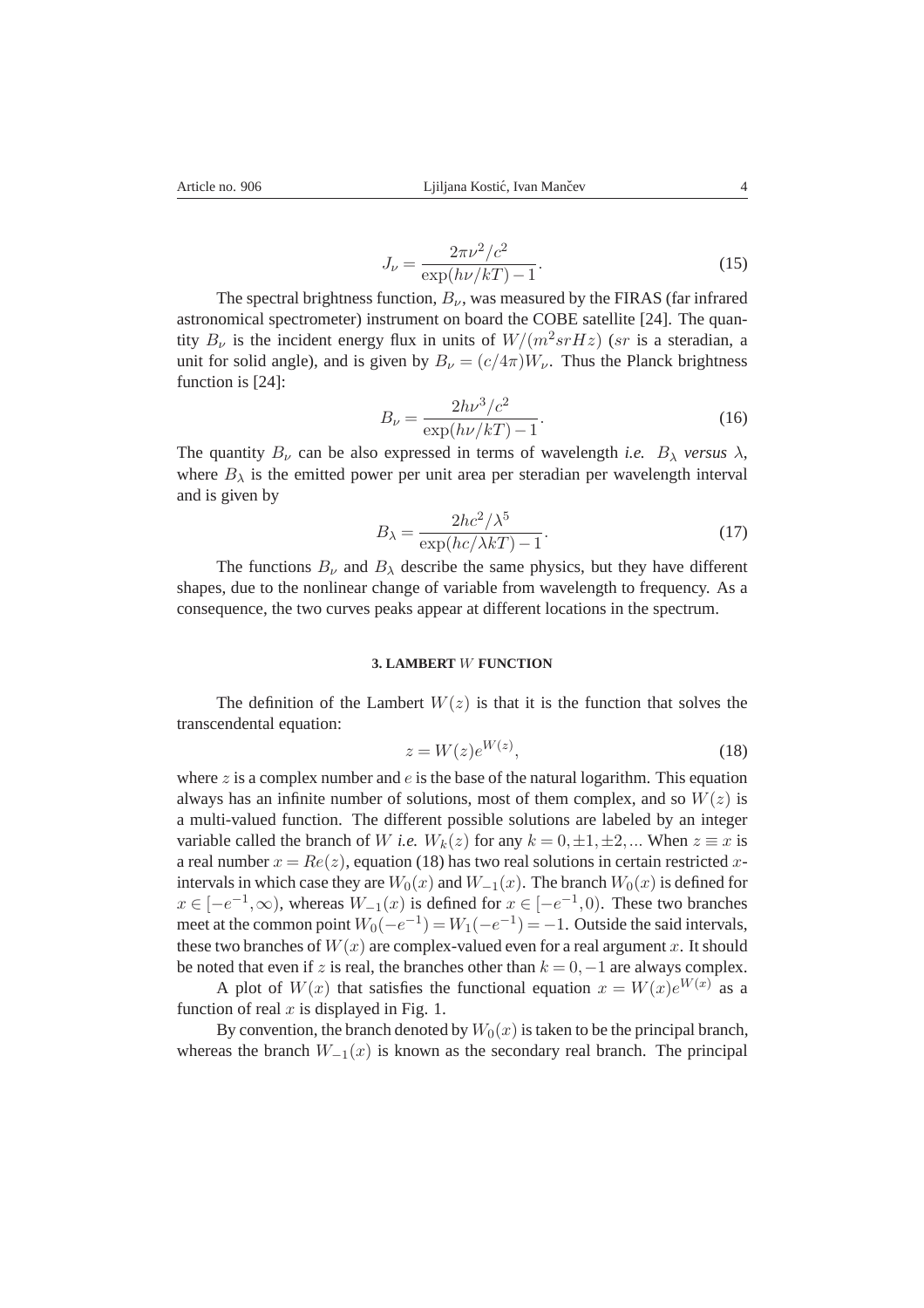

Fig. 1 – Two real branches of the W function. The solid line shows  $W_0(x)$  and the dashed line shows  $W_{-1}(x)$ .

branch  $W_0$  is analytic at  $x = 0$  and its Taylor series expansion is given in the form:

$$
W_0(x) = \sum_{n=1}^{\infty} \frac{(-n)^{n-1}}{n!} x^n = x \left( 1 - x + \frac{3}{2} x^2 - \frac{8}{3} x^3 + \frac{125}{24} x^4 - \frac{54}{5} x^5 + \frac{16807}{720} x^6 - \dotsb \right)
$$
\n(19)

The  $W(x)$  function can be represented by a linear-logarithmic relationship. Taking the natural logarithm of both sides of the  $x = W(x)e^{W(x)}$  we obtain

$$
W(x) = \ln x - \ln W(x). \tag{20}
$$

The general procedure is to first transform the considered transcendental algebraic equation into the following form:

$$
\phi(x)e^{\phi(x)} = y,\tag{21}
$$

where  $\phi(x)$  is an explicit function of x. Then, according to Eq. (18), for equation (20) to be satisfied,  $\phi(x)$  must be equal to  $W(y)$ , *i.e.* 

$$
\phi(x) = W(y). \tag{22}
$$

 $\mathbb{Z}^2$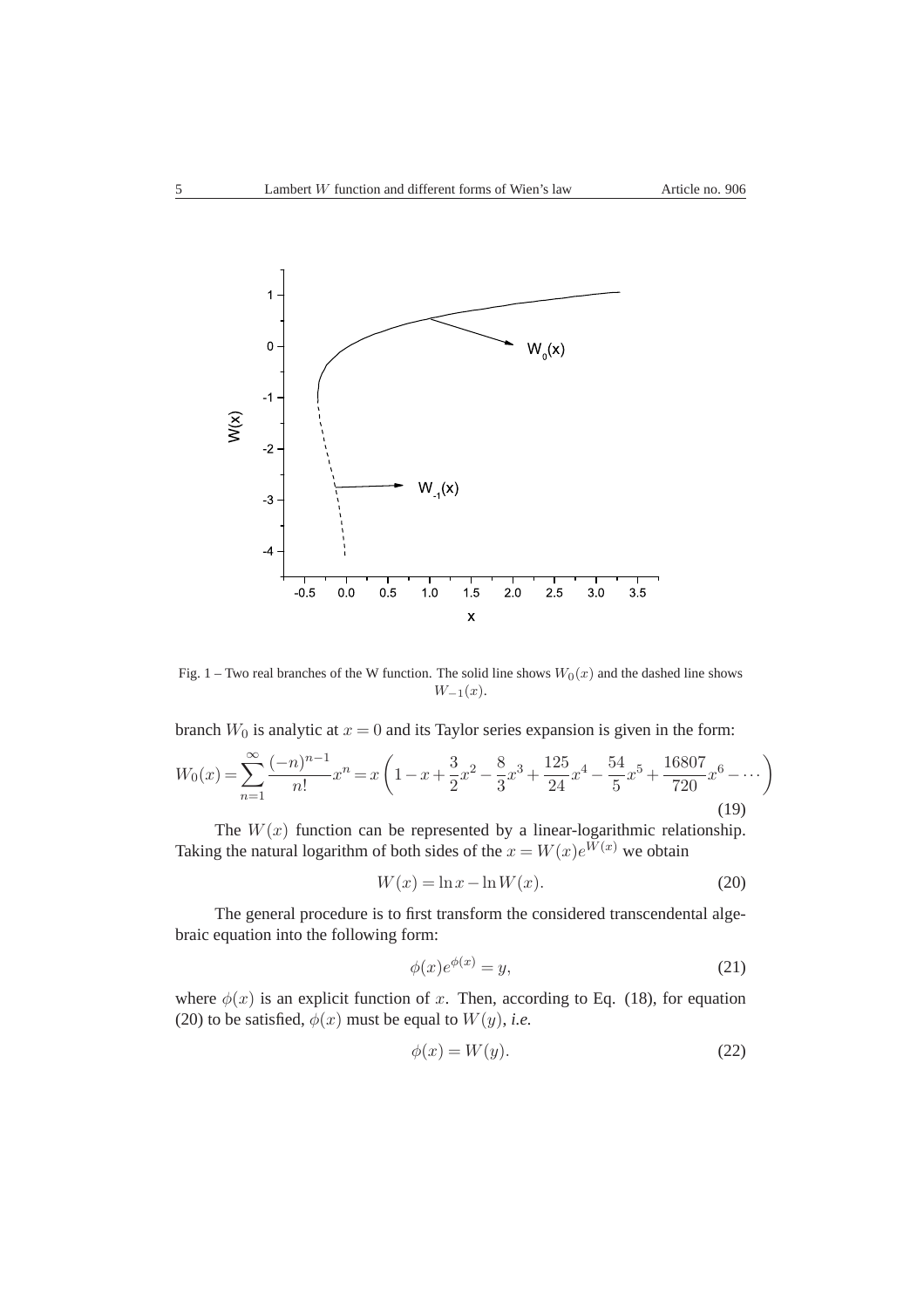Finally, solving equation (21) for x, gives a solution to the original transcendental algebraic equation. As a illustration of the above-mentioned procedure we shall solve a typical transcendental algebraic equation stated as

$$
ae^{-bx} = cx + d,\t\t(23)
$$

where x is the unknown and a, b, c, and d are real constants. By performing successive elementary transformations, one can put equation (22) into the form given by equation (20) as

$$
\frac{a}{c} = (x + \frac{d}{c})e^{bx},\tag{24}
$$

$$
\frac{ab}{c}e^{bd/c} = (bx + bd/c)e^{bx + bd/c},\tag{25}
$$

$$
x = -\frac{d}{c} + \frac{1}{b}W(\frac{ab}{c}e^{bd/c}).
$$
\n(26)

This procedure will be applied for determining Wien's peaks.

### **4. DIFFERENT FORMS OF WIEN'S DISPLACEMENT LAW**

The positions of maxima in the spectral functions for blackbody radiation give the so-called Wien peaks. The wavelength  $\lambda_{max}$  at which  $W_{\lambda}$  has a maximum obeys Wien's displacement law (WDL)  $\lambda_{max}T = b$ , where b is Wien's displacement constant. This law was proposed by Wien in 1893 from general thermodynamic arguments. The WDL can be deduced and the value of b can be determined from Planck's spectral distribution. The value of  $\lambda$  for which the function  $W_{\lambda}$  has a maximum can be obtained by solving  $\partial W_{\lambda}/\partial \lambda = 0$ . This leads to the equation:

$$
-5\exp\left(\frac{hc}{\lambda kT}\right) + 5 + \frac{hc}{\lambda kT} \exp\left(\frac{hc}{\lambda kT}\right) = 0.
$$
 (27)

Utilizing a dimensionless quantity  $x = hc/(\lambda kT)$ , the Eq. (26) can be written as the following transcendental equation:

$$
5e^{-x} = 5 - x.\t(28)
$$

Using Eqs.  $(22)$  and  $(25)$  we can write the solution of the Eq.  $(27)$  in the form:

$$
x = x_m = hc/(\lambda_{max} kT) = 5 + W_0(-5e^{-5}) = 4.965114.
$$
 (29)

It should be noted that for the secondary real branch  $W_{-1}(x)$  of the Lambert function we get the trivial solution results recognizing simplification  $W_{-1}(-ne^{-n}) = -n$ , for  $n > 1$ , so that  $x = x_m = hc/(\lambda_{max}kT) = 5 + W_{-1}(-5e^{-5}) = 5 - 5 = 0$ .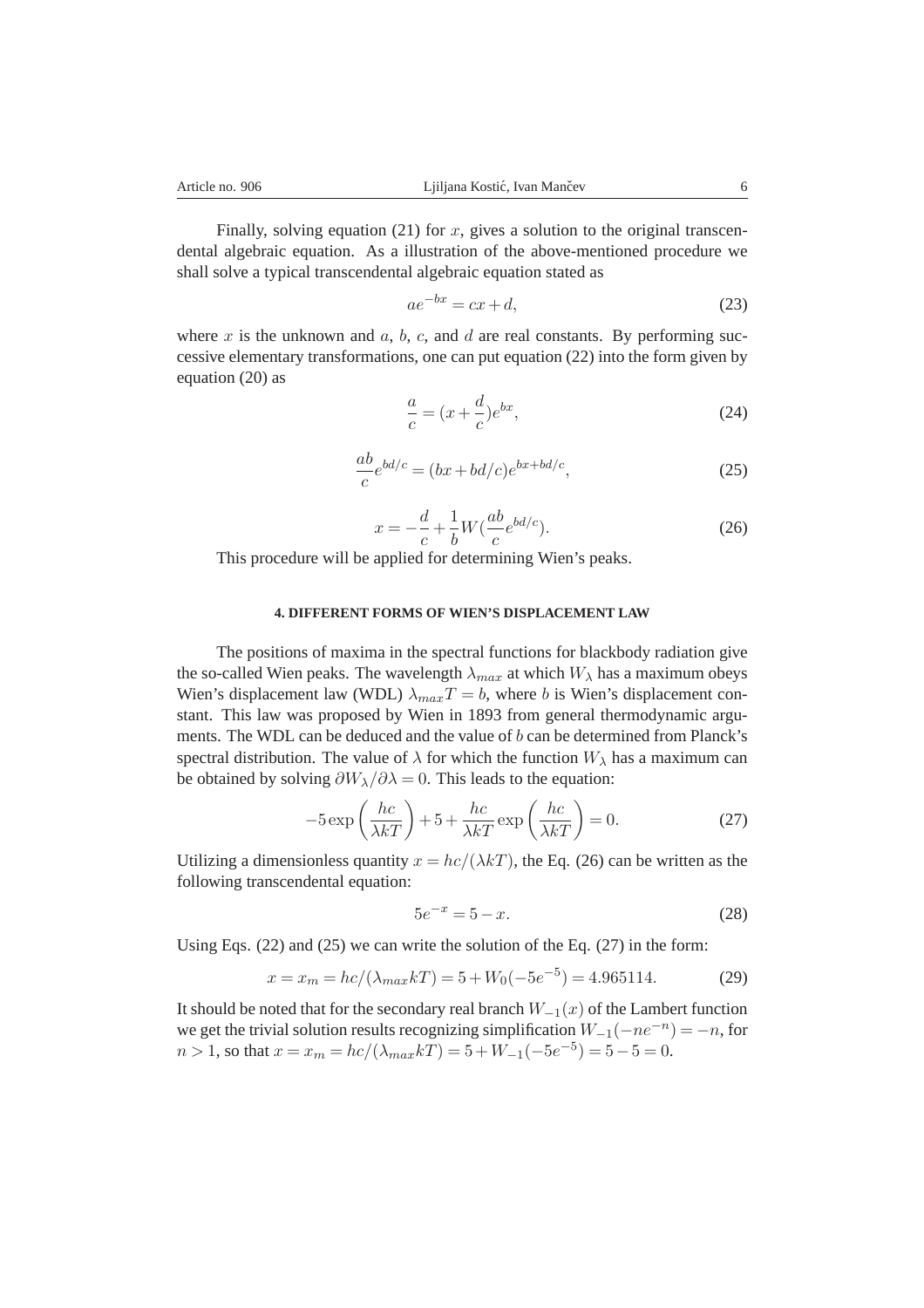We can check the series expansion (19) precision by comparison with the result in Eq. (28). Employing only two terms in the expansion we obtain the result

$$
x = x_m = 5 + W_0(-5e^{-5}) \approx 5 - 5e^{-5} - 5^2e^{-2 \times 5} = 4.965175
$$
 (30)

with the relative error 0.0012%. We can deduce that only two terms in the expansion is a very good approximation.

Using the Eq. (28) we obtain Wien's displacement law:

$$
\lambda_{max}T = \frac{hc}{kx_m} = \frac{hc}{k[5 + W_0(-5e^{-5})]} = b_{\lambda} = 2.899777 \times 10^{-3} mK. \tag{31}
$$

In that way the Wien's displacement constant  $b_{\lambda}$  has been expressed in closed form in terms of Lambert W function.

The maximum of spectral distribution in terms of frequency  $W_{\nu}$  from Eq. (2) can be obtained by  $dW_v/dv = 0$  and it gives the following transcendental equation:

$$
3e^{-y} = 3 - y,\t\t(32)
$$

with solution (according to Eq. 25)

$$
y = y_m = h\nu_{max}/(kT) = 3 + W_0(-3e^{-3}) = 3 - 0.178561 = 2.821439,\tag{33}
$$

or with approximate solution by using the first three terms in series expansion (19):

$$
y = y_m = 3 + W_0(-3e^{-3}) = 28 - 3e^{-3} - 3e^{-2 \times 3} + \frac{3}{2}[-3e^{-3}]^3 = 2.823332, \tag{34}
$$

with the relative error 0.0671%. From Eq. (32) we can write:

$$
\frac{\nu_{max}}{T} = \frac{k[3 + W_0(-3e^{-3})]}{h} = 5.878926 \times 10^{10} Hz/K.
$$
 (35)

By setting  $\nu_{max} = c/\lambda_{max}$  in (34) we arrive at another form of the Wien's displacement law:

$$
\lambda_{max}T = \frac{hc}{k[3 + W_0(-3e^{-3})]} = b_{\nu} = 5.099443 \times 10^{-3} mK. \tag{36}
$$

Comparing Eqs. (35) and (28) we can see that peak locations are different as well as the shapes of spectral distributions  $W_{\lambda}$  and  $W_{\nu}$ .

The nonlinear relationship between wavelength and frequency  $\lambda = c/\nu$  has a significant effect on the shape and peak location of each spectral curve. Physically, the total area under each spectral curve at a given temperature  $T$  must remain unchanged, since  $W_{\lambda} |d\lambda| = W_{\nu} |d\nu|$ . This is simply the conservation of energy. The interval widths between the two scales are related by  $d\nu = -(c/\lambda^2)d\lambda$  and it means that with increasing wavelength, intervals of constant  $d\lambda$  therefore correspond to increasingly narrow intervals of  $d\nu$ . The nonconstancy in interval widths between the two scales results in the differences found in their spectral curve shapes and corresponding peak locations.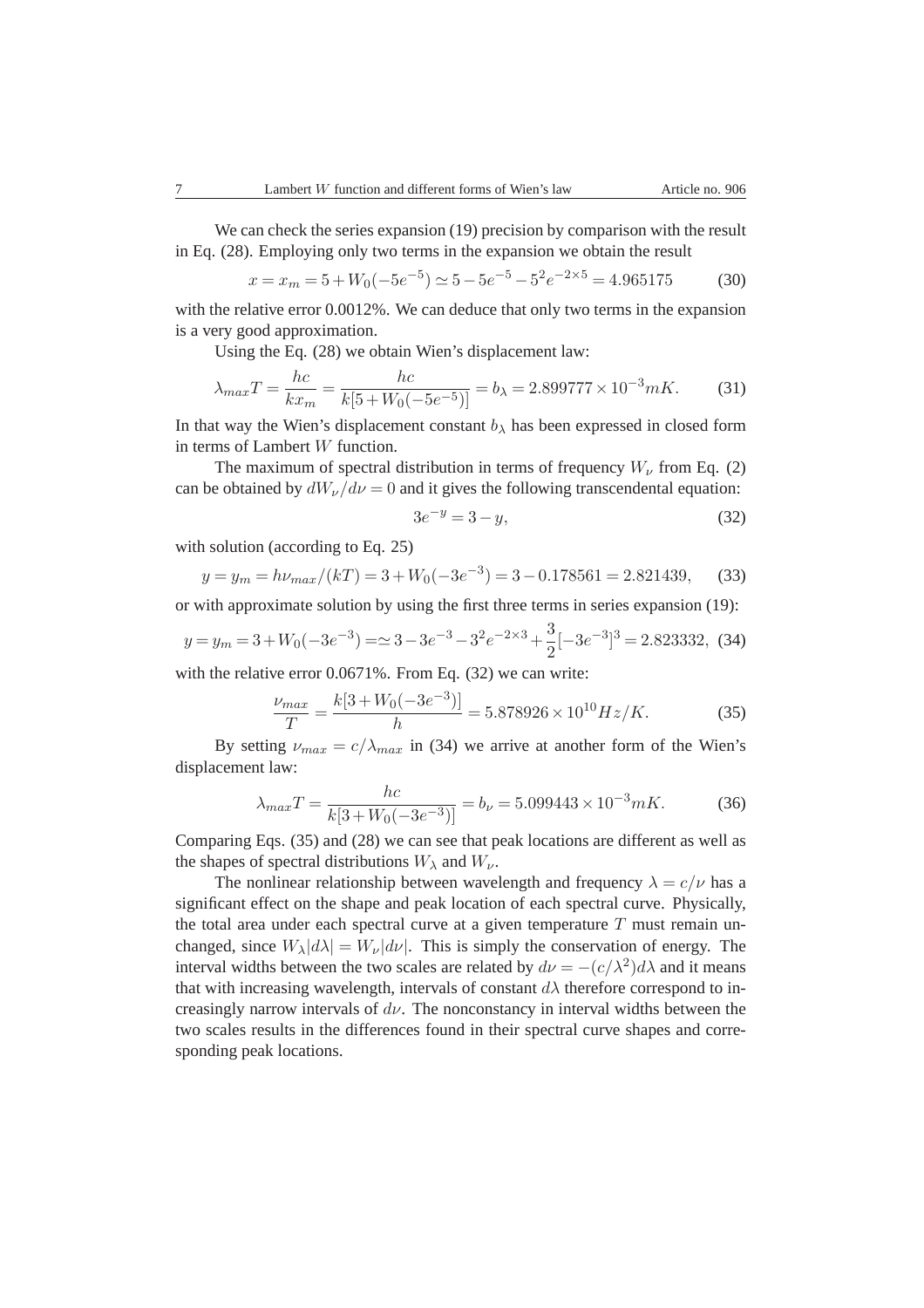On the other hand, the constant involved in the equation (34) is not directly related to the constant in the wavelength version of Wien's equation (30). That is, a simple substitution using  $\nu = c/\lambda$  does not generate the frequency version constant. The product of  $\nu_{max}$  from (34) and  $\lambda_{max}$  from (30) equals  $\nu_{max} \times \lambda_{max} =$  $1.704757 \times 10^8 m/s$ , instead of being equal to the speed of light c, in case the maxima of both distributions coincided.

The traditional physicists' preference for the wavelength dispersion rule comes from the fact that spectrometers using diffraction gratings give experimental dispersion that approximates the linear-wavelength rule. It can be shown that the other common class of spectrometers, those using prisms, give an experimental dispersion that approximates a frequency-squared rule; that is, the spectrum is spread out as "intensity per increment in frequency-squared" [1] and the integration differential is  $d(\nu^2) = 2\nu d\nu.$ 

The positions of maxima for wavelength-squared and frequency-squared spectral distribution  $W_{\lambda^2}$  and  $W_{\nu^2}$  from (4) and (8) can be obtained by taking the derivative with respect to wavelength and frequency, respectively, and equating to zero. Such procedure leads to, respectively, the following transcendental equations  $x =$  $6-6e^{-x}$  and  $x = 2-2e^{-x}$  and thus to two forms of Wien's displacement law:

$$
\lambda_{max} T = \frac{hc}{k x_m} = \frac{hc}{k[6 + W_0(-6e^{-6})]} = b_{\lambda^2} = 2.404011 \times 10^{-3} mK,
$$
 (37)

$$
\lambda_{max}T = \frac{hc}{ky_m} = \frac{hc}{k[2 + W_0(-2e^{-2})]} = b_{\nu^2} = 9.028332 \times 10^{-3} mK. \tag{38}
$$

By setting the derivative of the quantities  $W_{\ln \lambda}$  and  $W_{\ln \nu}$  from (5) and (9) with respect to wavelength and frequency to zero, one obtains the *same* transcendental equation  $x = 4 - 4e^{-x}$ , where  $x_m = hc/(\lambda_{max}kT) = 4 + W_0(-4e^{-4}) = 3.920690$ , for which

$$
\lambda_{max}T = \frac{hc}{kx_m} = \frac{hc}{k[4 + W_0(-4e^{-4})]} = b_{\ln \lambda} = b_{\ln \nu} = 3.669703 \times 10^{-3} mK. \tag{39}
$$

Hence, by introducing a logarithmic frequency or wavelength scale, a unified Wien's displacement law is obtained regardless of whether the frequency or wavelength is used as the independent variable [8, 25]. This has been called a wavelengthfrequency-neutral peak [8]. Another convenient property of the quantities  $W_{\ln\lambda}$  and  $W_{\ln \nu}$  is that they are expressed in the same unit *i.e.* in  $J/m^3$ .

Applying the above procedure to find maxima for the quantities  $W_{\sqrt{\lambda}}$  and  $W_{\sqrt{\nu}}$ from (6) and (10) we arrive to the following closed forms of Wien's displacement law:

$$
\lambda_{max}T = \frac{hc}{kx_m} = \frac{hc}{k[9/2 + W_0(-9/2e^{-9/2})]} = b_{\sqrt{\lambda}} = 3.235167 \times 10^{-3} mK, \tag{40}
$$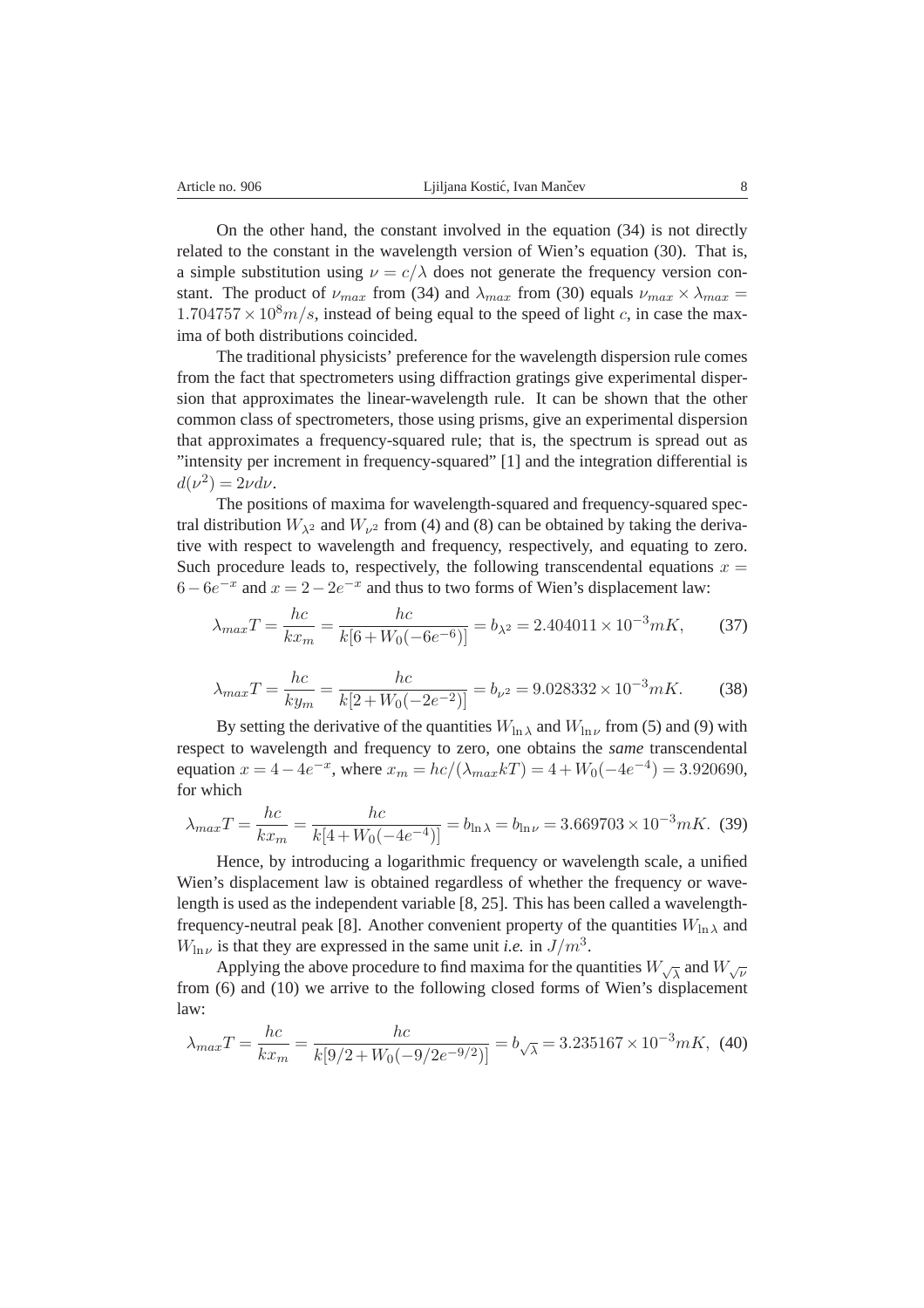$$
\lambda_{max}T = \frac{hc}{ky_m} = \frac{hc}{k[7/2 + W_0(-7/2e^{-7/2})]} = b_{\sqrt{\nu}} = 4.255546 \times 10^{-3} mK. \tag{41}
$$

These distributions  $W_{\sqrt{\lambda}}$  and  $W_{\sqrt{\nu}}$  might seem unnatural or unphysical to some people but perfectly reasonable and useful to others.

The photon distribution functions also suffer a similar non-uniqueness of spectral maxima. Namely, by differentiating the spectral photon emittance  $J_{\lambda}$  from Eq. (14) with respect to wavelength and setting it to zero, one obtains the transcendental equation  $x = 4 - 4e^{-x}$ , which leads to WDL given by Eq. (38). On the other hand  $J_{\nu}$  from Eq. (15) satisfies  $x = 2 - 2e^{-x}$ , so that we arrive at Eq. (37).

For each versions the Wien's displacement law presented in this article one can calculate  $\lambda_{max}$  for the accepted surface temperature of the Sun, about 5800 K. This temperature, according to Eq. (30), corresponds to  $\lambda_{max} = 500$  nm and this wavelength corresponds to the green part of spectrum. However, using  $T = 5800 K$ , the maximum from Eq. (35) corresponds to  $\lambda_{max} \approx 880$  nm, which is in the near infrared. Discussions about the color of the Sun related to solar maximum  $\lambda_{max}$  can be found in Refs. [11, 26, 27].

#### **5. CONCLUSION**

We have discussed the standard problem of physics in which the Lambert W function can be used. We have examined the position of the peaks for different spectral distributions of blackbody radiation. As seen in the case of Wien's displacement law, solution based on series expansion can be very accurate even with a few terms. As shown in the present paper, there are a number of ways of representing a density distribution function. Each one represents the function with equal mathematical validity and without loss or gain of information, even though each has a different shape. The meaning and usefulness of the chosen representation depends entirely on the intention, interest, and the convenience of the user.

*Acknowledgements.* The authors thank the Ministry of Education, Science and Technological Development of the Republic of Serbia for support under Contract No. 451-03-68/2020-14/200124.

#### **REFERENCES**

- 1. M. A. Heald, Am. J. Phys. **71**, 1322 (2003).
- 2. Lianxi Ma, Junjun Yang, and Jiacai Nie, Lat. Am. J. Phys. Educ. **3**, 566 (2009).
- 3. Brian Wesley Williams, J. Chem. Educ. **91**, 623 (2014).
- 4. David W. Ball, J. Chem. Educ. **90**, 1250 (2013).
- 5. Alexandre Vial, Eur. J. Phys. **33**, 751 (2012).